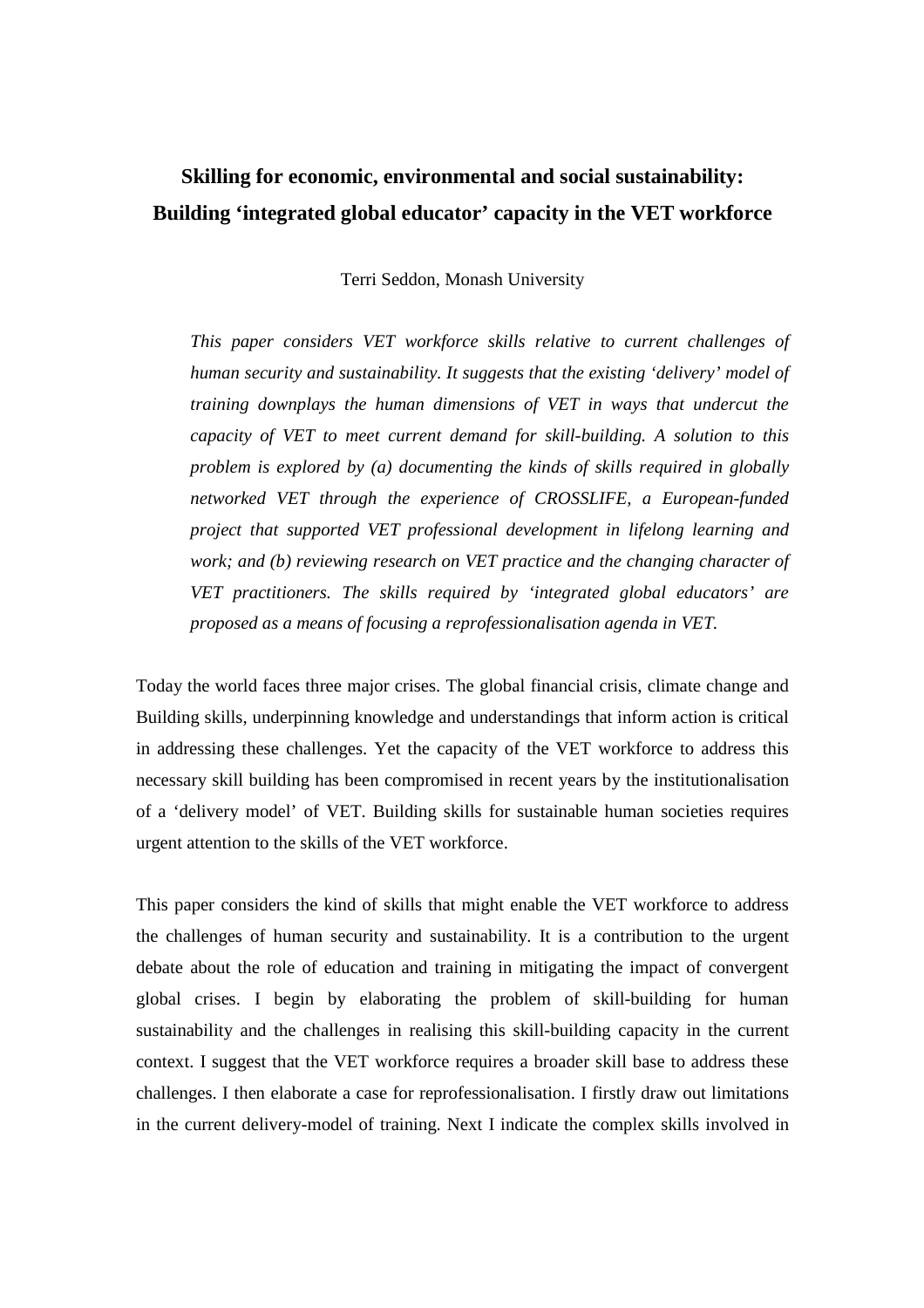supporting learning by describing a specific professional education initiative, the EU funded CROSSLIFE project, which aimed to build skills required by global VET professionals. Finally, I draw on research documenting the emerging capacities of VET practitioners as a basis for developing a specification of skills required for professional renewal in VET.

#### **Convergent crises and a crisis of VET capacity**

At the United Nations Climate Conference in Copenhagen, the worldís leading scientists have drawn attention to the interactive effects of climate change, economic and social development and human security. Increase in average temperatures of up to six degrees by the end of the century is becoming an increasing possibility. It would mean massive rises in sea level, extreme weather and loss of human habitat. These changes would force billions of people to leave their homelands and create intense social conflict over space and resources (Age, 14/3/09).

At the DEEWR Big Skills Conference in Sydney, stakeholders considered the contribution of VET in addressing these interconnected crises. Deputy Prime Minister, Honorable Julia Gillard (2009) praised Australia's 'world class VET system' but stressed that 'relentless technological, economic and social change' was 'narrowing the gap between 'pure' knowledge and vocational skills. With growing demand for 'higher levels of knowledge and skills' in almost every industry, new employment opportunities in 'green-collar industries' and service work, and the world financial crisis, 'training and retraining will be an essential part of Australia's economic recovery'.

There is urgency in these convergent crises and their demand for higher-level and green skill-building. The challenge lies not only in addressing economic imperatives but also in developing individual and collective capacities to deal with the destructive effects of social exclusion compounded by escalating involuntary mobility. These priorities mean that skill-building in VET involves more than the development of technical skills necessary for specific jobs and industries. It also requires the development of soft skills, which enable communication, cross-cultural engagement and working together, and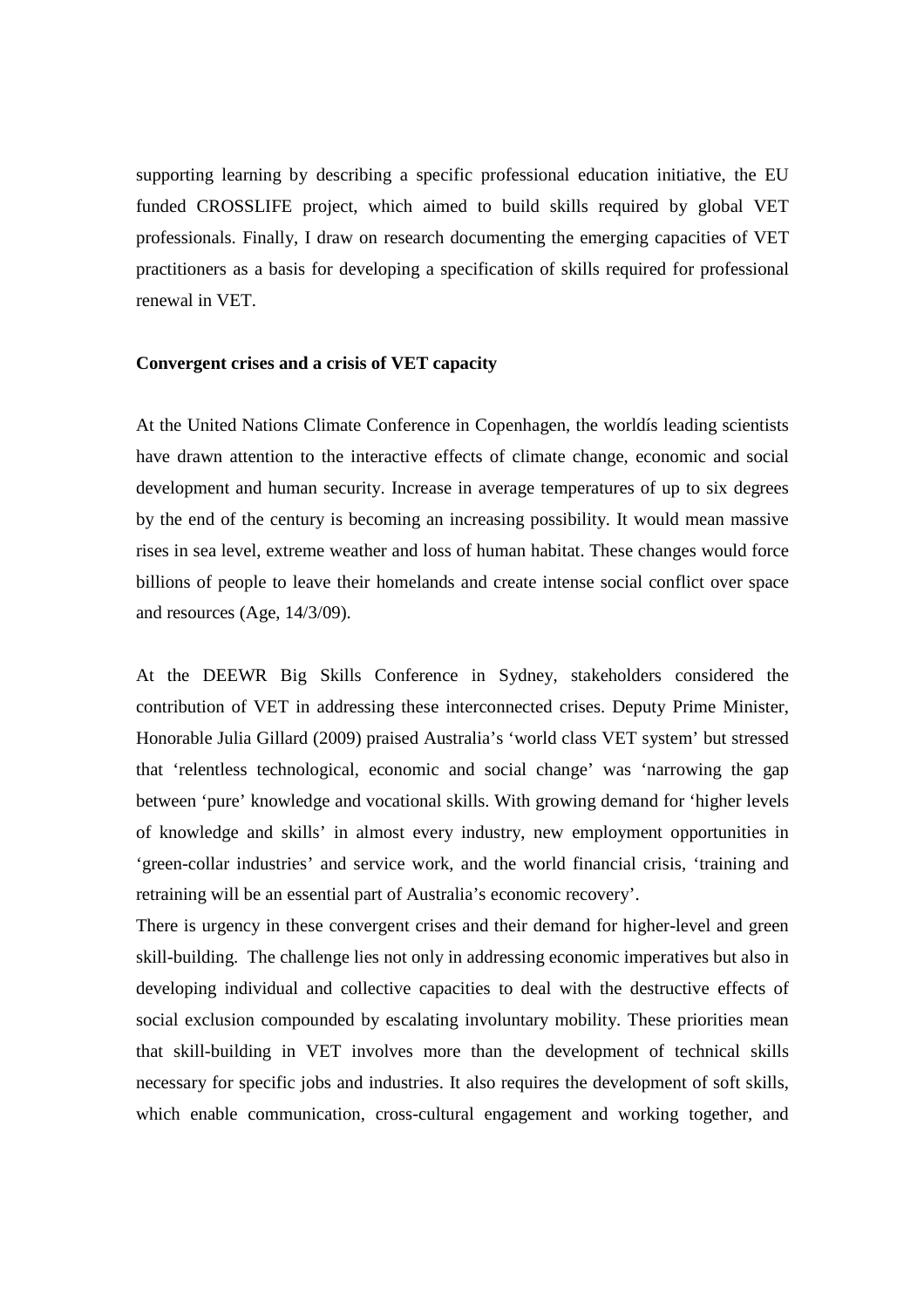values that grasp the need for agency, innovation and collective commitment to human security and care in a globally interconnected world.

Yet in 2009 the capacity of Australian VET to respond to these challenges is compromised by the institutionalization of a delivery model of training. As I have argued elsewhere (Seddon, 2008 a;b), the reform of VET in Australia since the 1990s has created a strong system with significant benefits for industry and individuals, but there are significant coordination challenges which undercut the capacity of the VET workforce to respond to urgent skill-building demands.

This compromised workforce capacity within VET is now being called to action by politicians, industry and citizen communities. The demand for skill building that addresses the converging economic, environmental and social crises of our times creates an opportunity to re-recognise the contribution that the VET workforce makes to human security and sustainability. This kind of reprofessionalisation can build on what is good in VET and also consider the way the context of VET, the codified and tacit institutional rules that govern VET practice, can be reconfigured to meet this challenge. Rethinking the delivery model of training provides a way into this agenda.

## **The limitations of 'delivery' in training**

The idea of training 'delivery' has developed because training reform has been designed using an economic methodology. This framing represents training as a 'market', an institutional mechanism that supplies skills to those (industry, communities including the nation, and individuals) who invest in skills. Buyers and sellers come together to transact skills. The providers supply skills to meet the specifications of users. Yet this is a market that has prioritised service to industry users over individual and community users. It has operated on price signals (how much does training cost) rather than on quality signals (How good is this training? How do I value it relative to my needs? What values or 'goods' does this training offer?). It has privileged economic efficiency (return on investment) over educational ethics (Seddon, 2009).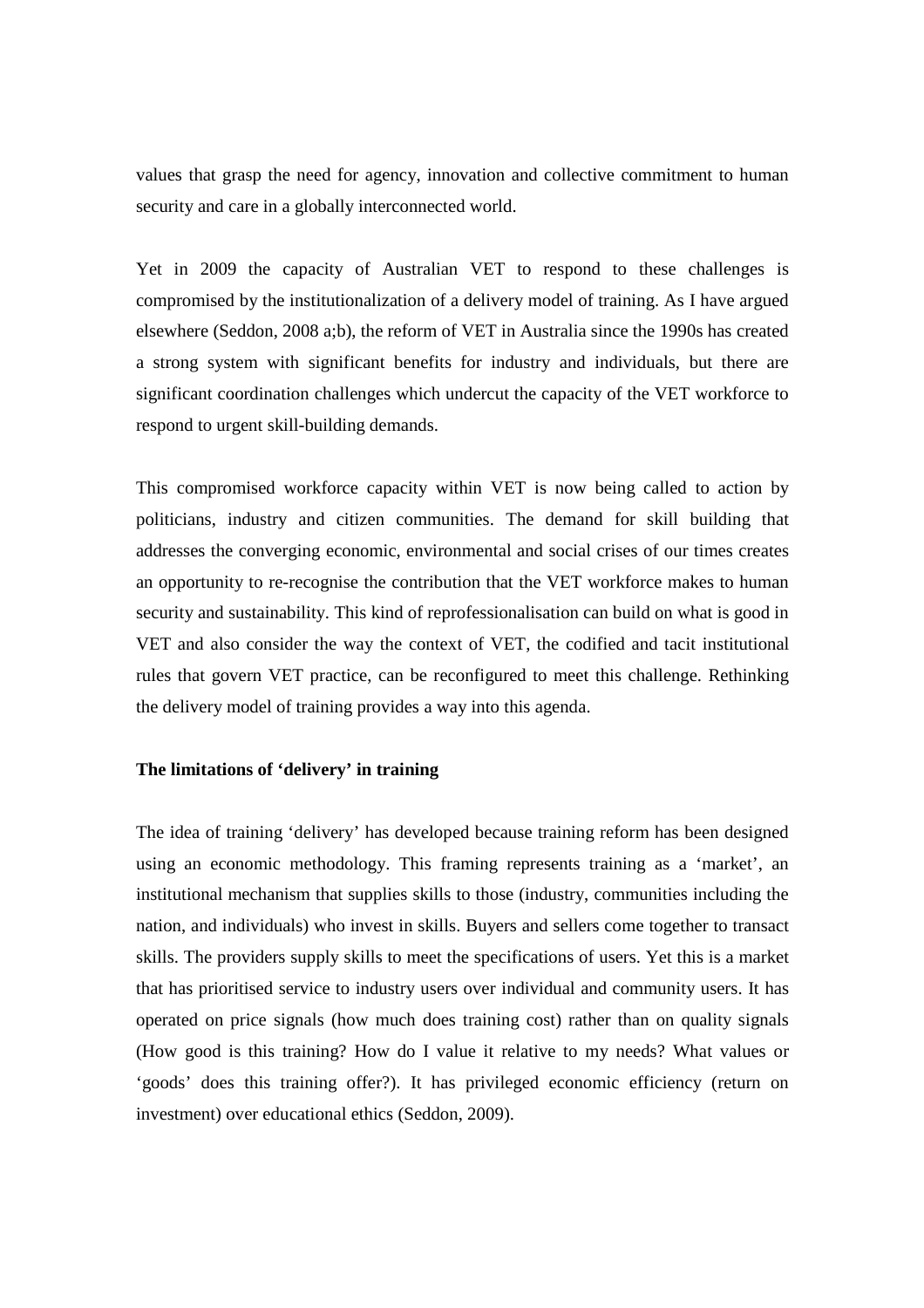This economic view downplays the way market mechanisms are always embedded in social and cultural contexts. It abstracts individual actors from the relationships, communities and cultures that make human agency possible. Yet these contexts enable and disable individual and collective capacities for action because of the way institutional rules develop to govern human behaviour. These institutional rules exist in two forms, as codified rules (eg. laws, regulations, principles) that are developed through rational decision-making processes, and as community-based conventions and norms that develop as people live together and are evident as tacit ways of living within communities.

It is these codified and tacit institutional rules, which are made through social and cultural processes, that shape the way the training market works. Economic methodologies systematically simplify these human dimensions of institutional arrangements through their neglect of contexts. Consequently the economic view of training as 'delivery' does not adequately acknowledge the human dimensions of skillbuilding.

Yet skills are always embodied by people who are embedded in communities and cultures. Skilled recruits for industry are people who have committed to learning that is relevant to particular communities of practice (industries, occupations, disciplines and cultural understandings). They have engaged in the appropriation of knowledge, skills and understandings so that they become skilled people who demonstrate educated performance. They do not just receive learning, like a letter delivered by a postman, but must wrestle with the complexities of practice, norms and ideas in order to be recognized and accepted as 'one of us' within the preferred community of practice. This process of learning is not a smooth or simple pathway but a road made up of rocks and hurdles as well as flowers.

The neglect of the human dimension in skill-delivery extends to the VET workforce. This term 'workforce' suggests the work of VET is done by an aggregated collection of individuals, with no particular social and cultural characteristics, no values, no social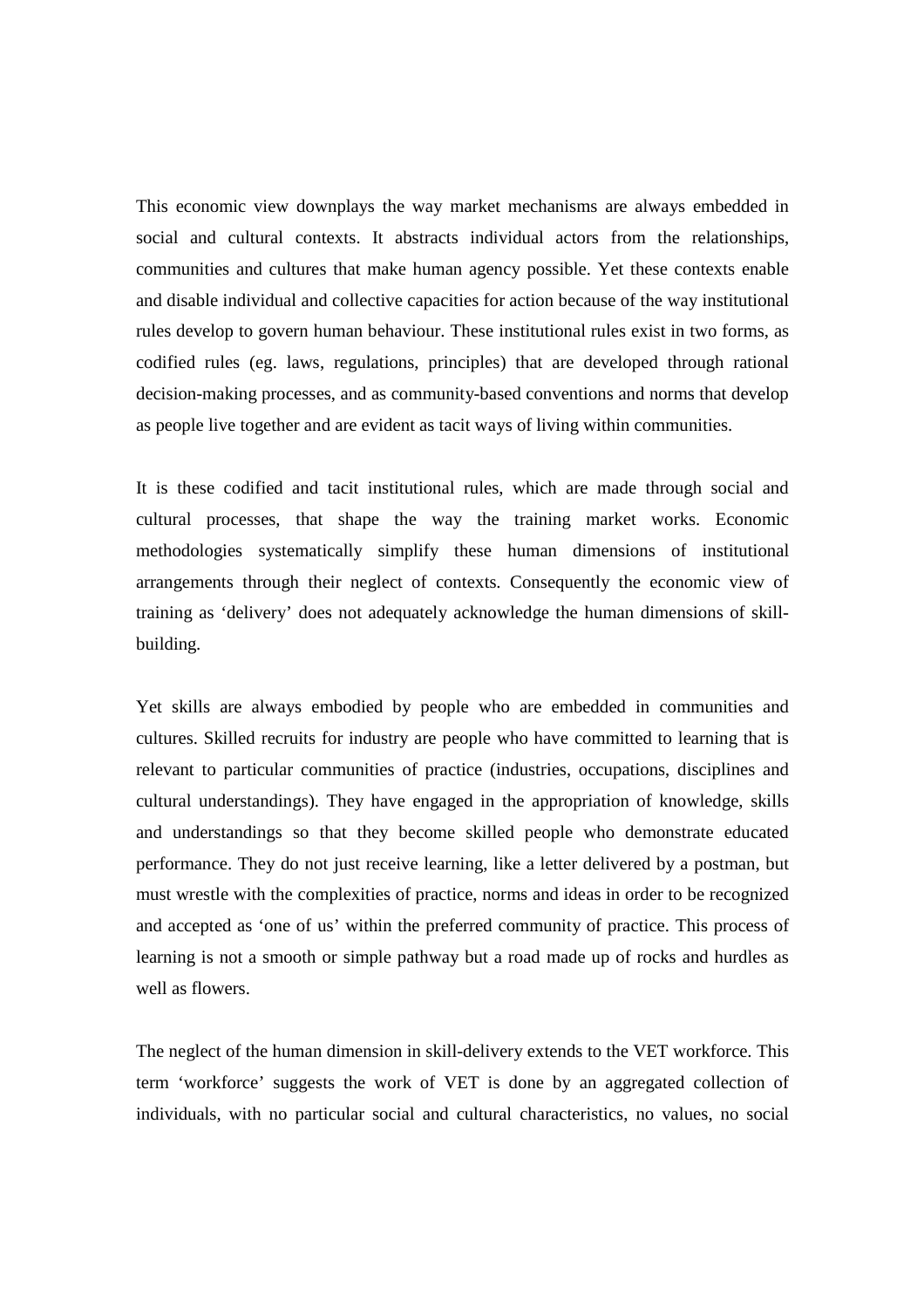commitments. This is a representation of ant-like functionaries who do training delivery. There is little acknowledgment that this work requires VET practitioners to support, enable, coordinate, organise and strategically plan VET learning as a collective human capacity that must be ready to serve future needs. There is almost no recognition that processes of learning are supported through both processes of 'socialization', which inducts individuals into the norms of a particular community of practice (eg. sitting next to Nellie), and 'education' through which learners negotiate their relationship to specific and more generalized communities of practice.

The economic view of individuals who relate to one another through market transactions fails to recognise that learners and the VET workforce are communities of practice. VET practitioners are an occupational community made up different job families (eg. teacher, administrator, manager, student support staff, librarians, decision-makers) that coalesce around a particular vocational stream (vocational education) and embody particular value propositions that are realized in everyday work practices (Buchanan, 2006). What is 'good' in VET is a consequence of the moral commitments within this occupational community and the way they are realized through the educated performance of these skilled workers within VET.

These limitations in institutional design mean that Australian VET has limited capacity to meet the challenges that we now face in the Australian part of a globally interconnected world. The delivery model of training has privileged socialization at the expense of education; encouraged learning that focuses on current skill-needs rather than developing the capacities for learning, researching and problem-solving that enable innovation; and institutionalized the industry trainer, a socialization expert, as the practitioner norm in VET.

These limitations in the delivery model of training are evident in most VET learning spaces. I illustrate this with reference to a particular project that aimed to support VET professional development to meet the challenges of VET in a globally interconnected world.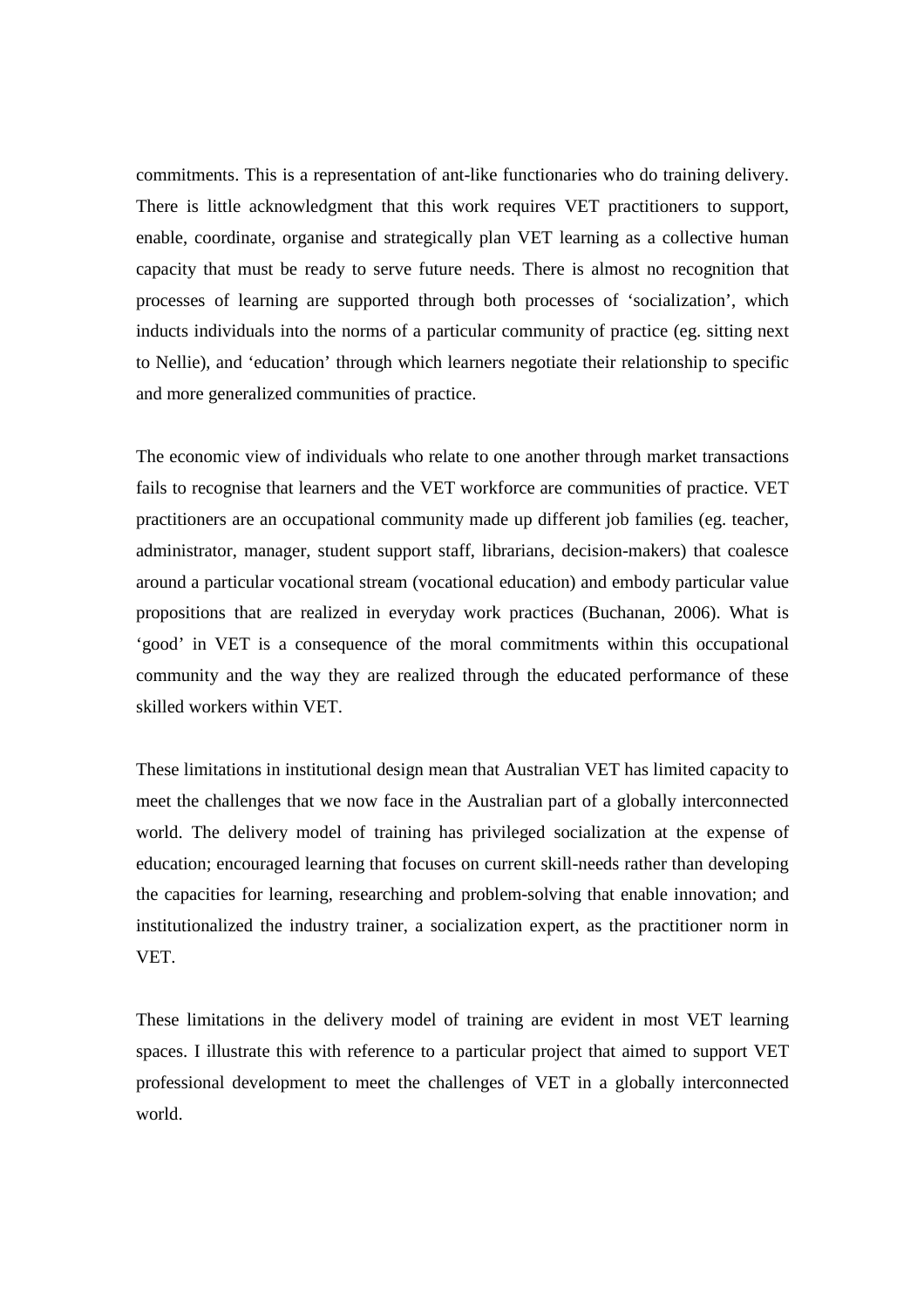#### **Acknowledging the human dimension in learning**

CROSSLIFE (2009) was a EU-funded curriculum development project based on a 6 university partnership (Monash, Tampere Finland, Institute of Education London, Malta, DPU Copenhagen and Zurich). This cross-national character models the challenges facing VET today, with expectations about working globally and locally in networks, multi-agency decision-making and dealing with cultural complexities in all aspects of work and learning. In this way the project provides first hand evidence of the skills required to realize skill-building in a globally connected world.

The aim of the CROSSLIFE project was to design a study program, preparing VET practitioners for work in complex global-local professional networks and multi-agency decision-making contexts that are now characteristic features of VET on a global scale. This program design extended the old idea of 'academic apprenticeship' as a way of developing qualitatively new expertise relevant to globally connected VET practice. It was organised as a 5-step learning pathway that supplemented Masters and Doctoral research studies. Our 'students' were VET professionals recruited through the 6 universities who wished to develop their expertise in cross-cultural collaboration in education and work.

Students and tutors worked together in cross-cultural learning environments (face to face cross-national workshops and technologically mediated global communications). Participants were introduced to theories, empirical studies and interdisciplinary approaches that underpin research and professional expertise relevant to lifelong learning. They also engaged in experiential and reflective learning activities that developed their cultural understandings and awareness in cross-cultural contexts. Through these processes they learned more about globalisation and movements of peoples and ideas in education and work, developed research-based expertise and skills in cross-cultural collaborations, and considered the implications of these changing contexts of work and learning for their own practice within VET.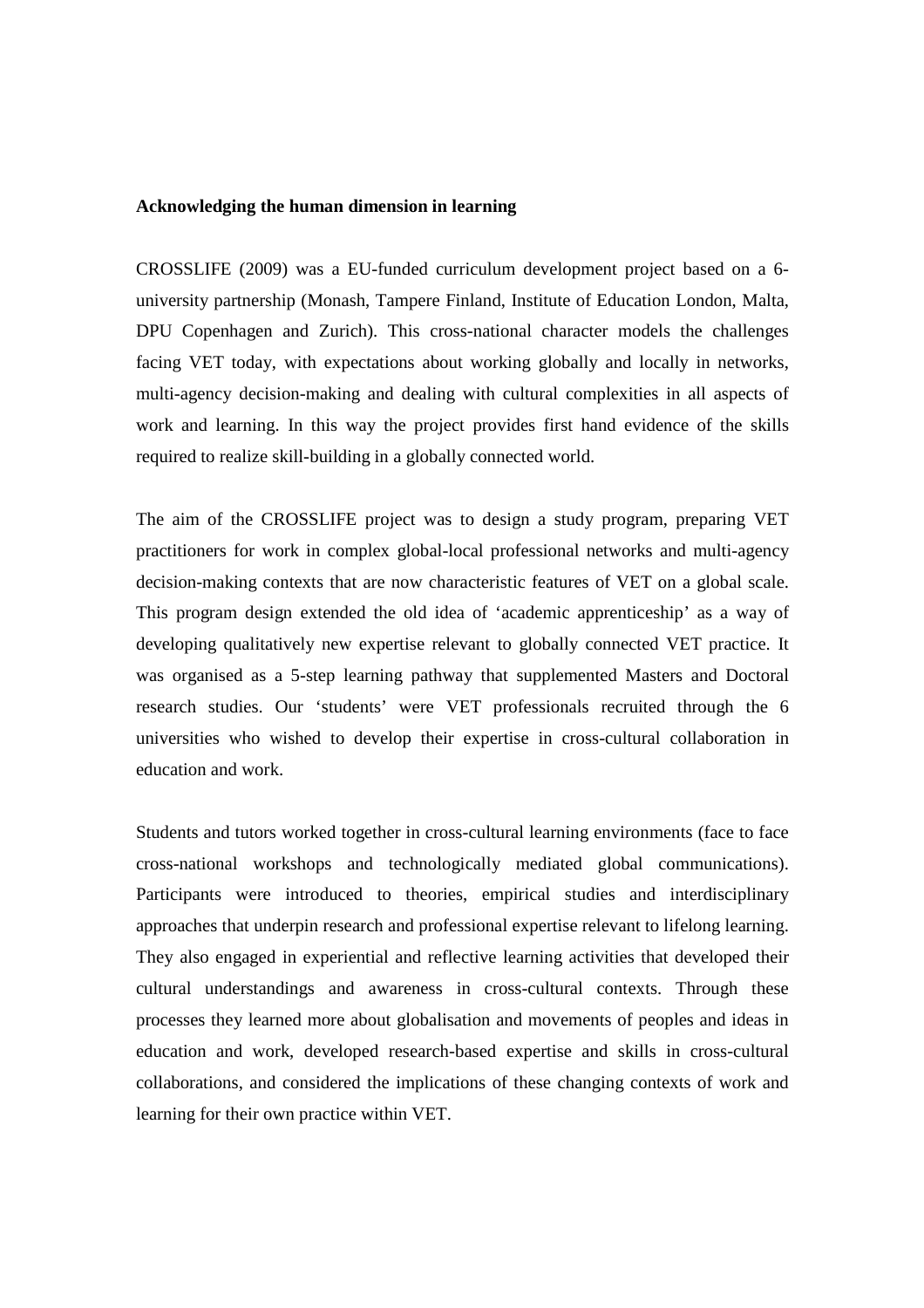This approach to content and process learning built competence and capacities that enhanced student's professional and research expertise and practices in multi-lingual and multi-cultural collaborations and networks. The methodology encouraged dialogue and knowledge sharing that recognised the way participants were embedded within contexts, cultures and knowledge traditions. This cooperative approach built on the personal and professional knowledge that students brought to their work as well as the academic knowledge of university-based staff. It modelled the kind of critical respect and trust that sustains productive global relationships.

Boundary-crossing and working in ambiguous boundary zones were fundamental to both the study program and the work of the planning team. This meant that everyone found themselves engaged in new and challenging relationship work. The human dimension was critical. The way people conducted themselves in these culturally ambiguous settings was the make or break factor that made the difference in terms of project outcomes.

At the three workshops (London, Finland and Malta) students worked across national, occupational and discipline boundaries. These activities revealed the culturally embedded knowledge and practices of lifelong learning and work within the host country and also problematised the taken-for-granted national assumptions and expectations of participants from other countries. These dissonances prompted questions, discussion, reflection and knowledge-building within each workshop. In this way, the workshops supported experiential learning, critical reflective inquiry and theory-building related to global lifelong learning and work, cross-cultural communication and collaboration. These learning processes modelled ways of working as a cross-disciplinary and cross-national team.

The use of advanced communication technologies mediated this work at every stage and supported further boundary-crossing. ICTs served as means of communication, record keeping and as repository that was accessible over space and time. Students and tutors learned to work with technology, understand delegations between people and machines,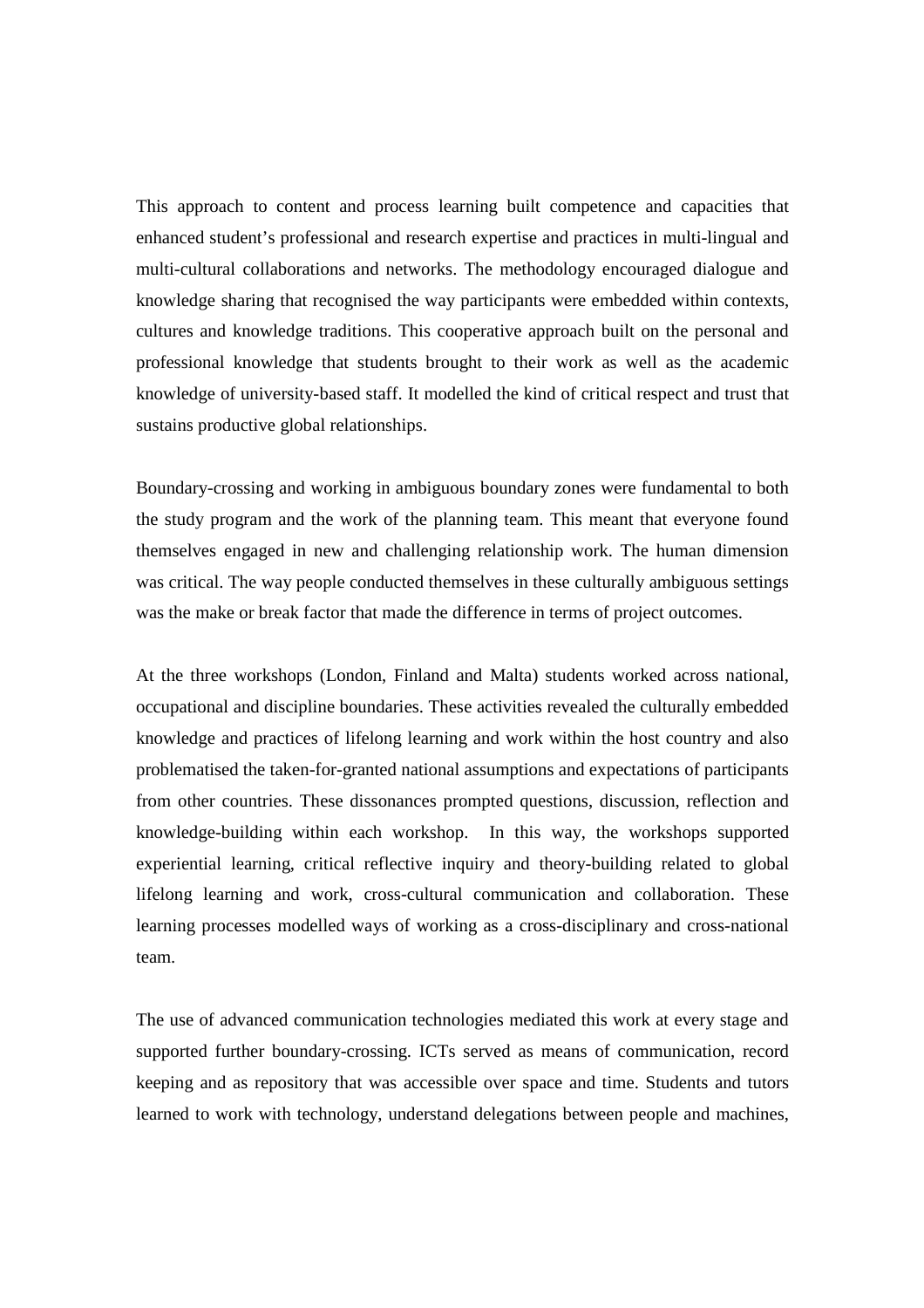and develop new ways of using ICTs in project work and research. The storage of electronic records also made CROSSLIFE activities available for subsequent collaborative reflection, research, teaching and public communications.

Learning security was a critical precondition in this curriculum design. Students were being asked to work beyond their comfort zone and take risks as they engaged in boundary crossing and peer relationships across cultural differences and hierarchies. They had to feel secure in order to engage productively in the learning pathway. Pastoral care and emotional labour ensured a supportive learning culture and encouraged supportive social relationships.

CROSSLIFE's integrated learning design linked content and process learning with learning security (See Figure 1). By nesting learning activities in supportive collaborative student-tutor relationships, students benefited from the expertise of both university-based staff and students, but were also endorsed as 'knowers' with professional knowledge and research competence. They were empowered to ask questions, investigate and build knowledge within rigorous but respectful relationships.

In this way learning to know and do cross-cultural work became a process of learning to be a VET researcher-professional with the knowledge, skills and dispositions needed in globally networked times. As one European VET participant said in a workshop evaluation, 'I did not learn what I expected (theoretical knowledge) but I learned more than expected in terms of insight in academic work, project making, cross-cultural interaction, group processes, as well as capability of working in this setting myself'.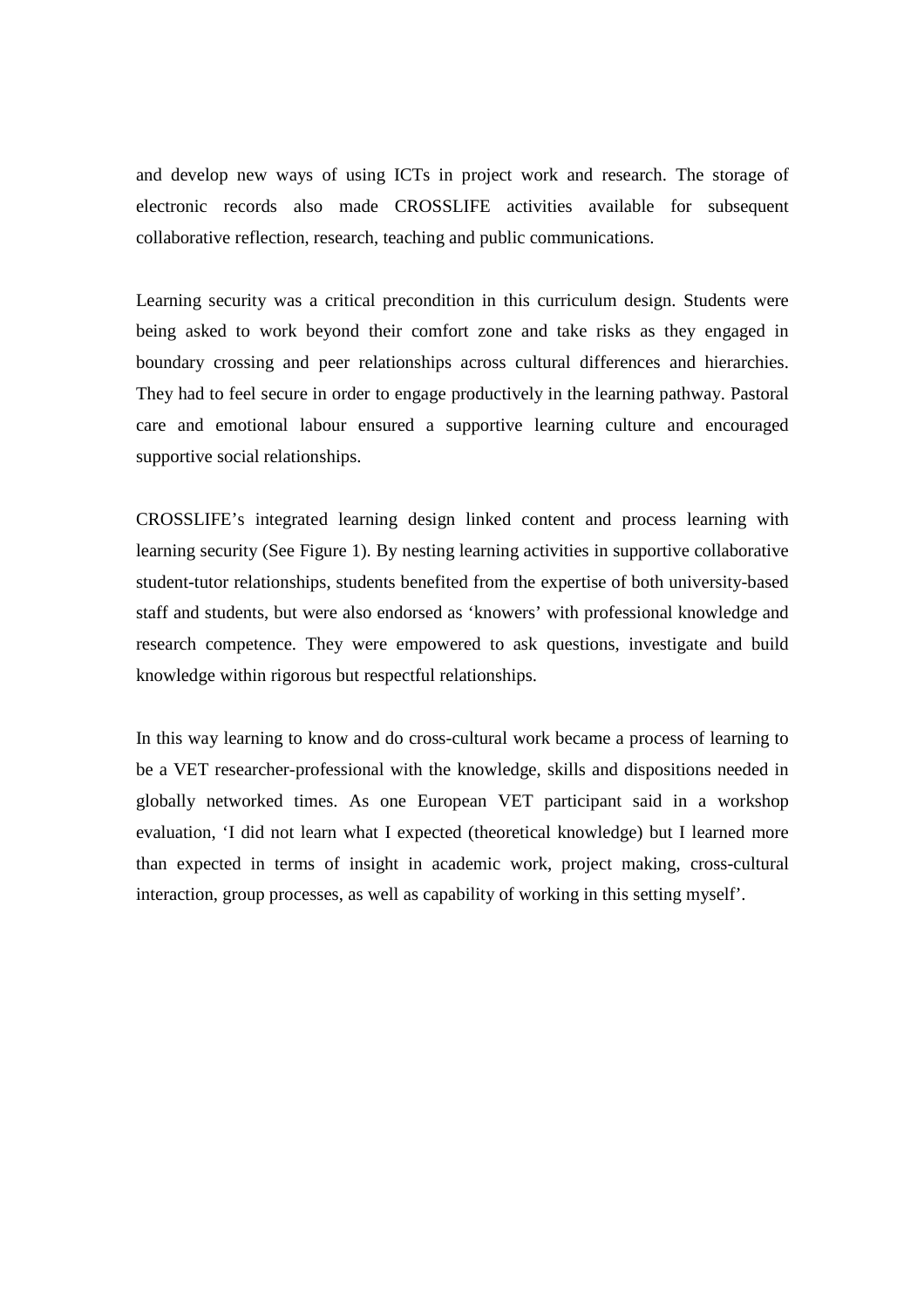

Figure 1: The CROSSLIFE approach to integrated boundary-crossing learning

The success of the program depended fundamentally on the negotiation of human relationships, through dialogue, negotiation of meaning and relationships, and care. While skills were 'delivered' and transacted within the program, the personal and pastoral dimensions made the difference between successful learning outcomes and conflicted breakdown in relationships and activities (Kraus and Sultana, 2008).

The process of developing and implementing the CROSSLIFE learning pathway provided first hand experience of multi-scalar and cross-cultural network organization. It confirmed the importance of skills in culturally sensitive partnership work, decisionmaking and explicit governance, and diplomacy alongside emotional labour and care within professional relations.

#### **Towards professional renewal in VET**

If human societies are to ameliorate convergent economic, environmental and social crises, we need to build skills in working and learning together across cultural differences, as well as green skills. Such skill-building requires a global teaching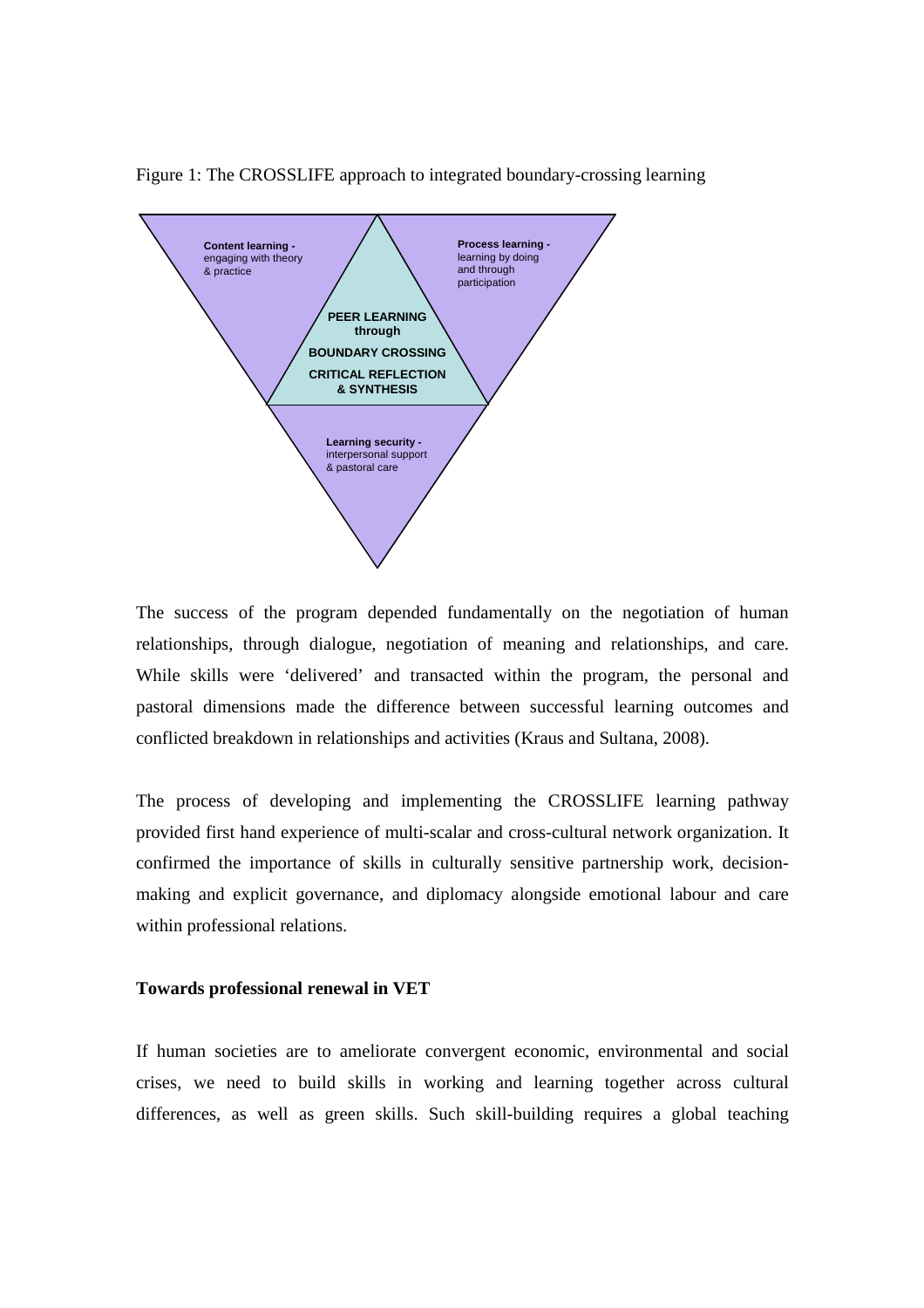workforce that has the knowledge, skills and understandings necessary to support adult learning in changing and culturally ambiguous contexts, like CROSSLIFE. This kind of socializing and educational work requires much greater recognition of the human dimension than is currently acknowledged in the delivery model of training.

A broader skills-base within the VET workforce can build on the existing 'industry trainer' model's endorsement of lower-level teaching skills to support socialization. Extending cross-cultural competence and capacity amongst VET practitioners enables the development of higher-level teaching skills that support education for innovative problem solving in changing contexts. I suggest elements of this reprofessionalisation agenda under three headings: distinctive features of VET practice, key skills in VET practice, and processes of professional renewal.

### *Distinctive features of VET practice*

VET makes a distinctive contribution to human security and sustainability. The Bradley Review recognizes this point. Compared to universities, VET supports broad-based access and participation in learning and high-levels of user satisfaction. This highlights the importance of VET learning cultures in skill-building and social inclusion.

VET learning cultures are an outcome of VET practice. Vocational education workers make these learning spaces and cultures through their everyday work. The capacity and capability of VET is anchored in specific teaching expertise that has developed in response to the imperatives shaping VET core business (Harris, Clayton and Chappell, 2008; Seddon, 2008a;b). I call this 'Applied Adult Education' expertise, following the terminology coined by pioneer VET practitioners who developed their specific skills as a result of historic public investment in VET and the transition from centralised to market training provision (Sefton, Waterhouse, & Deakin, 1994).

Applied adult education expertise distinguishes VET practice from teaching and learning in other education sectors in Australia. Its practices of teaching, organisational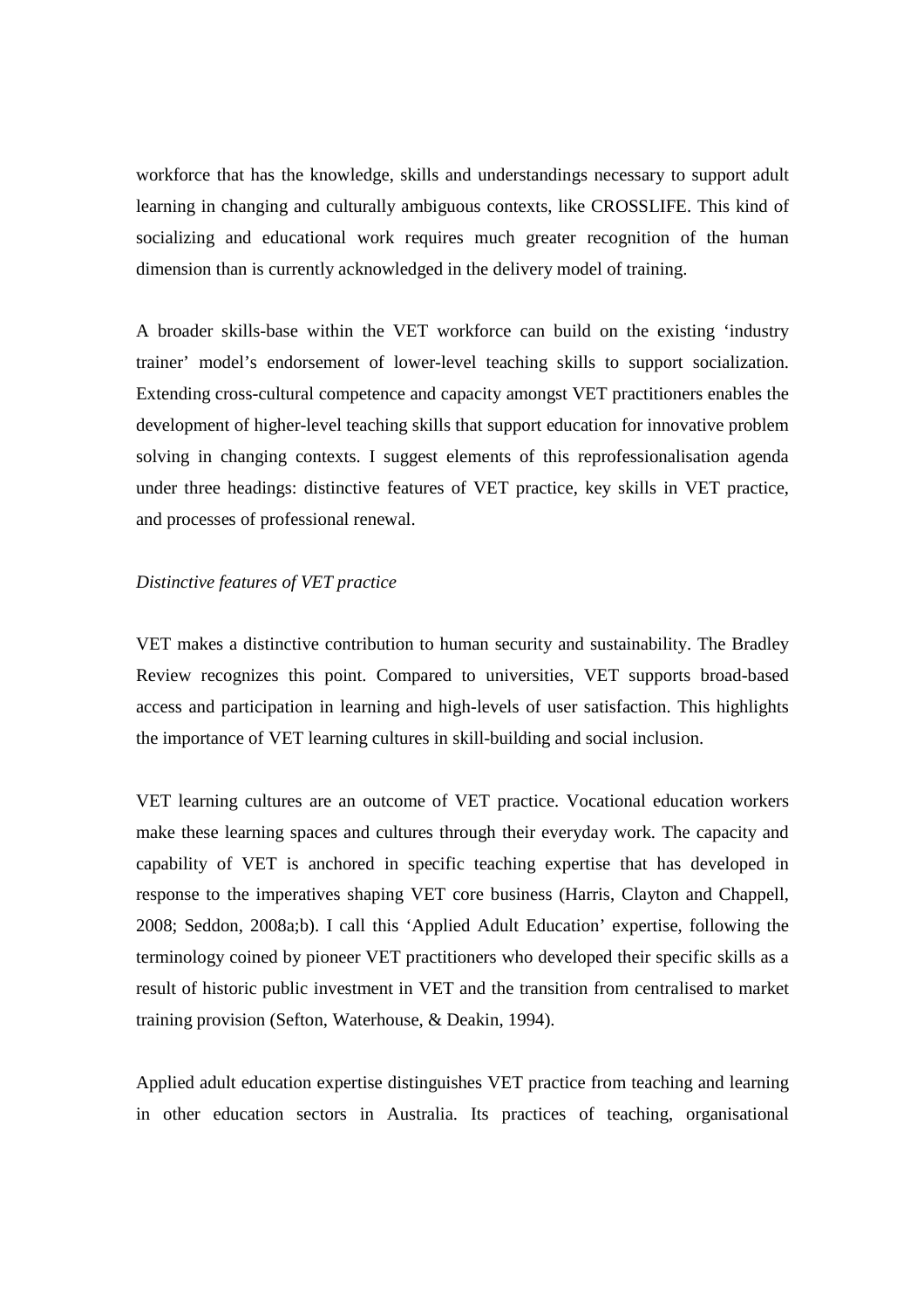coordination and stakeholder engagement support VET core business. Sefton *et al* (1994) describe this 'integrated training' in terms of:

- Working in mixed teams, including teachers, trainers and [industry] stakeholders, to develop 'sophisticated understandings and strategies' which support workrelated and 'workplace learning and change processes'.
- **Teaching that is 'active, experiential and inquiry or project based, linking theory** to practice and promoting holistic' learner development and competence.
- Using partnership work to build learning cultures that 'model the principles, processes and practices' which learners are encourage to use in workplaces.
- Contextualising programs/projects so they are 'directly relevant to, and based upon the real world requirements' of each learner's 'particular workplace context and requirements'.

This VET practice mobilises applied adult education expertise in a wide range of relationship work - with learners, colleagues, and wider VET stakeholders. When generalized in this way, it distinguishes the work of 'intermediaries' who navigate and mediate between communities in sophisticated cross-cultural communications and collaborations. It is particularly significant skill today, in global training markets where higher skill levels are required to mediate substantial cultural differences in ways that realise productive outcomes.

# *New skills in VET practice*

The development of applied adult education expertise has been documented in a range of research. Early studies of market reforms in VET highlighted the way staff in TAFE Institutes had to reconfigure their teaching and organizational practices as competition increased and Institutes moved into commercial work to supplement their public sector funding (Seddon, 2000; Seddon & Brown, 1997). Chappell (2001: 11) captured important shifts in VET practitioner identity, noting that: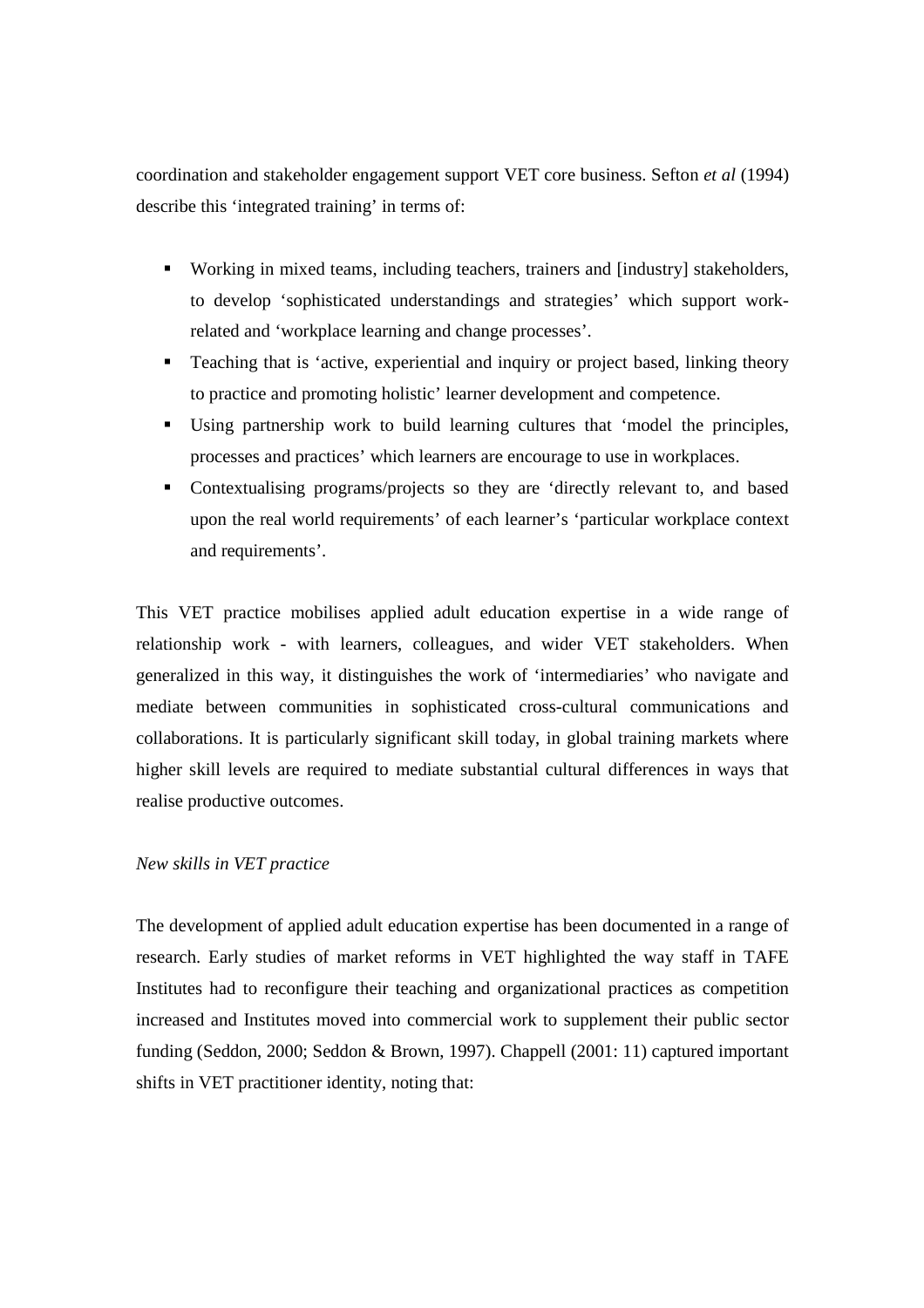… the new VET professional must in some senses not only be capable of spanning the cultural divide that distinguishes the world of work from the world of education but also that which distinguishes the world of private enterprise from the world of public service. This requires them to negotiate different values, norms and modes of conduct than those currently found in either the public or private sector. How this might be achieved may well be the greatest challenge in the development of the new VET professional.

The term 'new VET practitioner' describes a new kind of demand-driven educationalorganisational worker in VET (Mitchell, 2009). Such practitioners are responsive to the demands of industry and communities. They combine teacherly values and concerns about teaching techniques, learning materials and assessment strategies, with the values and concerns of VET business managers. These concerns related to customer service, client needs and building relationships that support business practice and organizational sustainability.

Mitchell (2009) suggests it is this merging of educational and business thinking that creates distinctive VET learning cultures. When the boundary between the educational and organizational dimensions of VET practice shifts, practitioners develop sophisticated skills in listening and communicating across cultural boundaries. They build stronger relationships between education, industry and communities, and customise programs to suit enterprises and individuals.

However continuing institutional change required these new VET practitioners to engage in practical innovation as well as continuous improvement. These trends prompted Mitchell to coin the term 'advanced VET practitioners' to described the superior skills that some practitioners developed. The advanced VET practitioner has 'extraordinary capabilities' for building client relationships, ensuring customer responsiveness and supporting flexible delivery (Mitchell, 2009: 25). He notes:

VET practitioners range from novices to very experienced, they continue to learn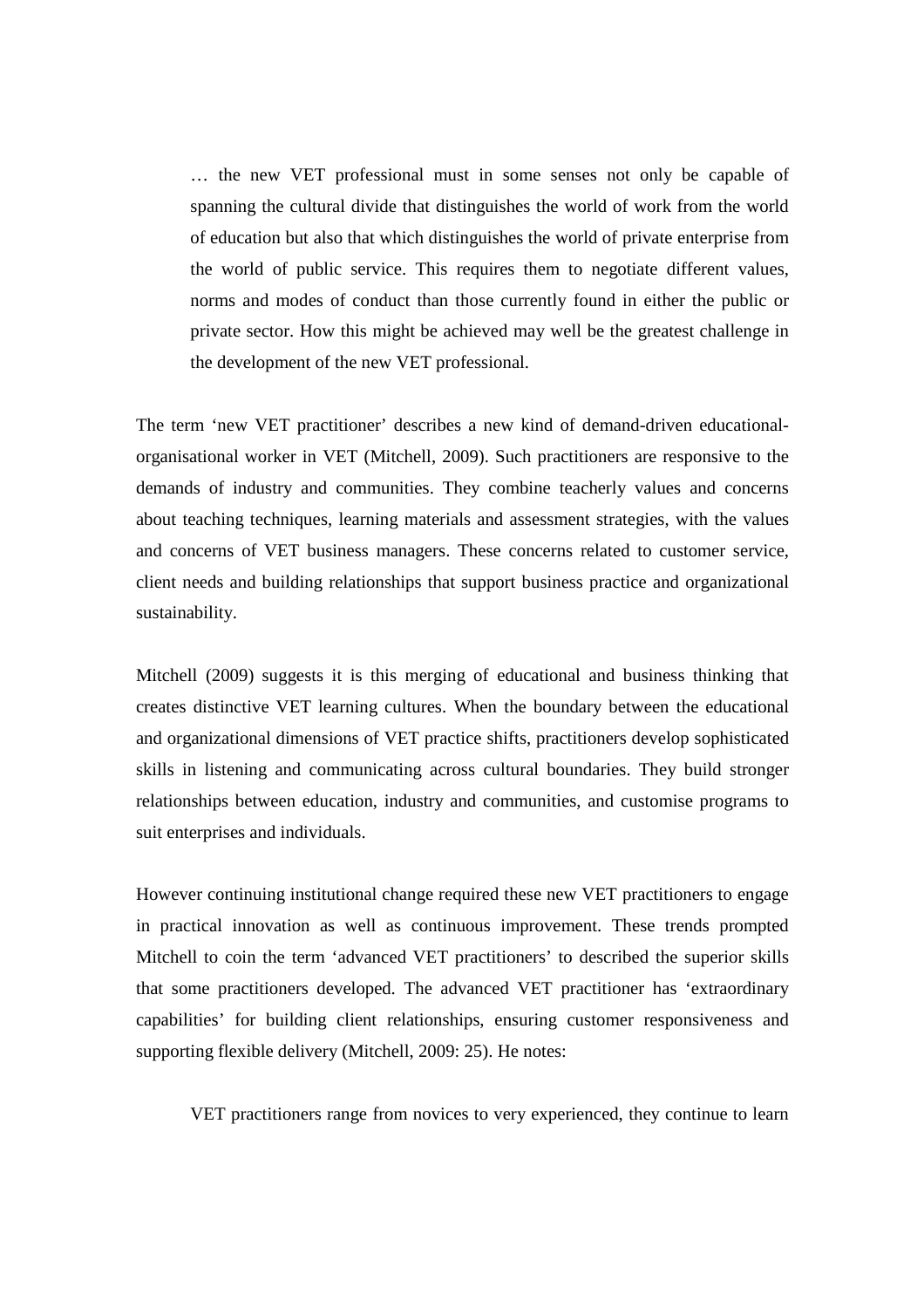from a range of different experiences such as on-the-job cases and off-the-job and from their relationships with peers, learners and clients, and their practice changes and deepens, including their approaches and standards, over their career. Like the master artisans of previous ages, advanced VET practitioners take to higher levels than their peers their work-related learning, skills, performance and impact (p. 13).

This categorization of VET practitioners captures important features of the shifting context, content and complexity of skills required within contemporary VET. Yet it doesn't capture the full range of skills required today because it over-emphasises demand-driven teaching within a single spatial scale as the core-business of VET. It acknowledges developments in Australian VET but downplays cultural diversity and its implications for teaching, business practices and governance within complex networks. A broader conceptualization that considers VET within globally interconnected industry, labour market and education systems begins to reveal the skills required by 'integrated global educators'.

### *Skills required by integrated global educators*

The idea of new and advanced VET practitioners captures the way demand-driven VET reform has encouraged boundary crossing through commercial relationships in Australian VET practice. The 'integrated global educator' does all this, at both low and high-levels of skill, but also extends the range of skills embodied in their work.

This practitioner is not locked specifically into VET but reaches out from this location to access resources and relationships in other social spaces. They consciously engage in networked relationships and partnership work at many scales. They work globally and locally, paying attention to system interfaces and the importance of internal and external relations in strategic development, succession and sustainability, and the competitive edge that underpins innovation capacity.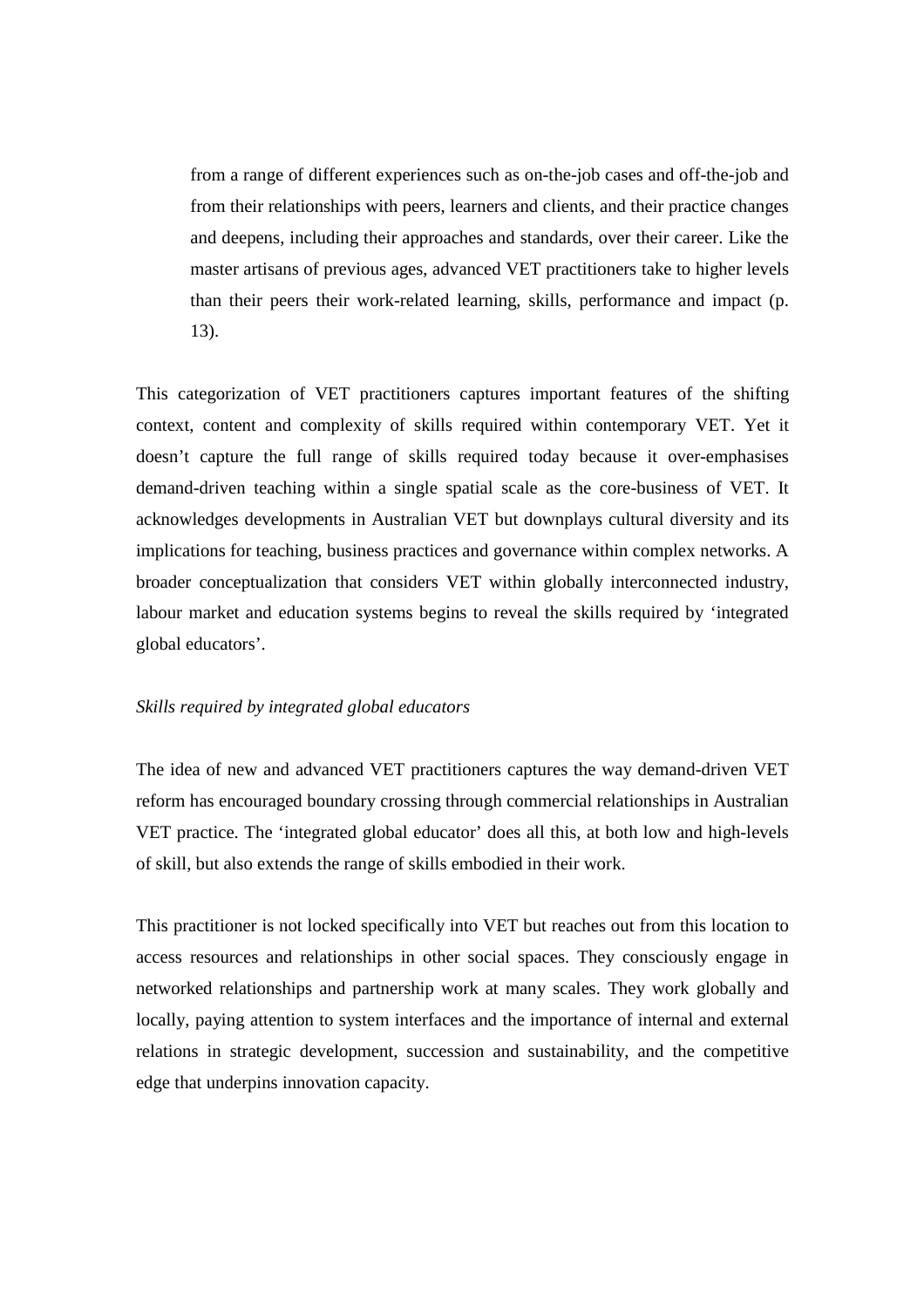Being conscious of themselves in time and space, as a located node within networked organization, encourages the integrated global educator to be explicit about valuepropositions – the distinctive 'good' that they embody in market relationships, decisionmaking activities and in their community commitments. They are alert to the importance of building knowledge and managing information to convey this good within the network.

Integrated global educator engage in partnership work that combines high levels of emotional labour, interpersonal respect and care, and ethical practice in contexts of ambiguity (Seddon et al., 2008). Good practice is not just about learning or business outcomes but is judged against multiple criteria of success:

- **Process outcomes: working more closely with partners, sharing information and** staff resources, financial collaboration via pooled funding of activity;
- Governance outcomes: development of a collective vision and agreed strategy, widening the range of interests involved in local decision-making, creating a stronger local voice, projecting specific value-proposition, standing for something, encouraging commitment, improving the perceived legitimacy of local governance, exercising more effective influence locally and nationally; and
- Service outcomes: areas of progress in service improvement, delivering services that conform to local community strategic plans, better meeting local community needs.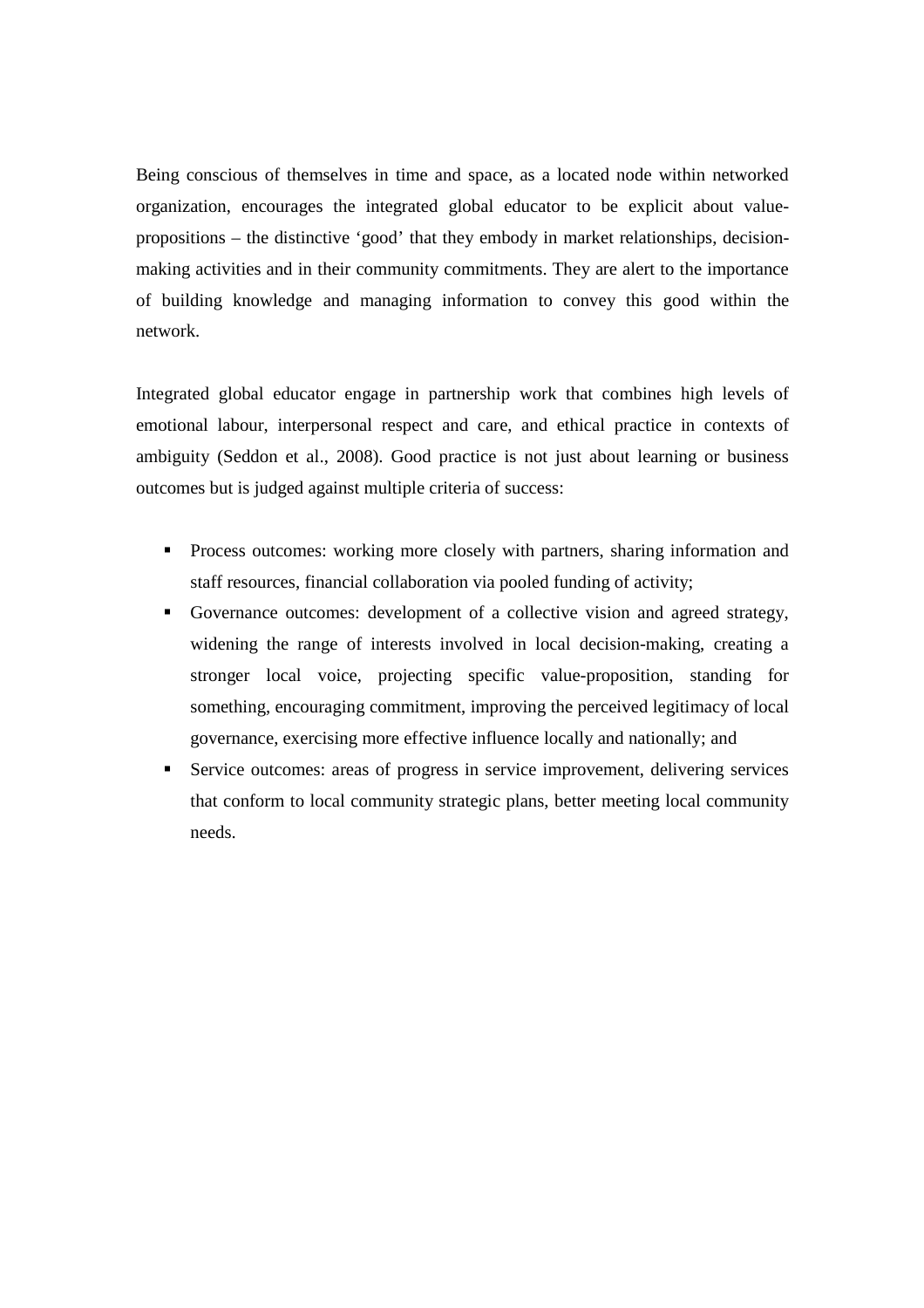This structure of skills that extends new VET practitioner integrated educational-business thinking is suggested in Table 1.

|                                | <b>Traditional VET</b>                                        | New-advanced<br><b>VET practitioner</b>             | Integrated<br>global<br>educator                                                            |
|--------------------------------|---------------------------------------------------------------|-----------------------------------------------------|---------------------------------------------------------------------------------------------|
| Skill eras                     | Formalised education-<br>division<br>business<br>of<br>labour | Integrated<br>educational<br>and<br>business skills | and multi-<br>Multi-agency<br>global-local<br>scalar<br>partnership work                    |
|                                |                                                               |                                                     | Cross-cultural<br>teaching<br>skills & learning support                                     |
| Character<br>οf                | <b>Educational skills</b><br>Vs                               | Teaching skills                                     | Intercultural<br>communication<br>and<br>partnership work                                   |
| skills<br>(evident at high     | <b>Business skills</b>                                        | Customer<br>responsiveness                          | Knowledge<br>building,<br>information management<br>and research                            |
| low<br>skill<br>and<br>levels) |                                                               | Client relationships                                | Organisational<br>development and HRD<br>Multi-agency<br>decision-<br>making and governance |

Table 1: Skill requirements: from traditional VET to integrated global educator

# **Toward professional renewal in VET.**

The 'industry-training workforce' that is currently institutionalized in Australian VET includes many individuals with sophisticated vocational education skills. They embody 'applied adult education' expertise that underpins teaching, organizational and collaborative VET practice and gives VET its distinctive learning culture.

Yet these practitioner skills are poorly recognized, rewarded or mobilized in current VET regulatory and pricing structures. Their supply is increasingly problematic as a consequence of demographic aging, dispersion of workforce expertise due to the terms and conditions of VET work, and systemic failure to invest in VET workforce skills. This is symbolized by the institutionalization of a Certificate IV as the necessary qualification for teaching in VET.

These arrangements render sophisticated VET expertise relatively invisible within vocational education. As an unacknowledged and unmanaged resource, its sustainability is becoming questionable just as demand for sophisticated applied adult education expertise increases. In this context, professional renewal becomes urgent.